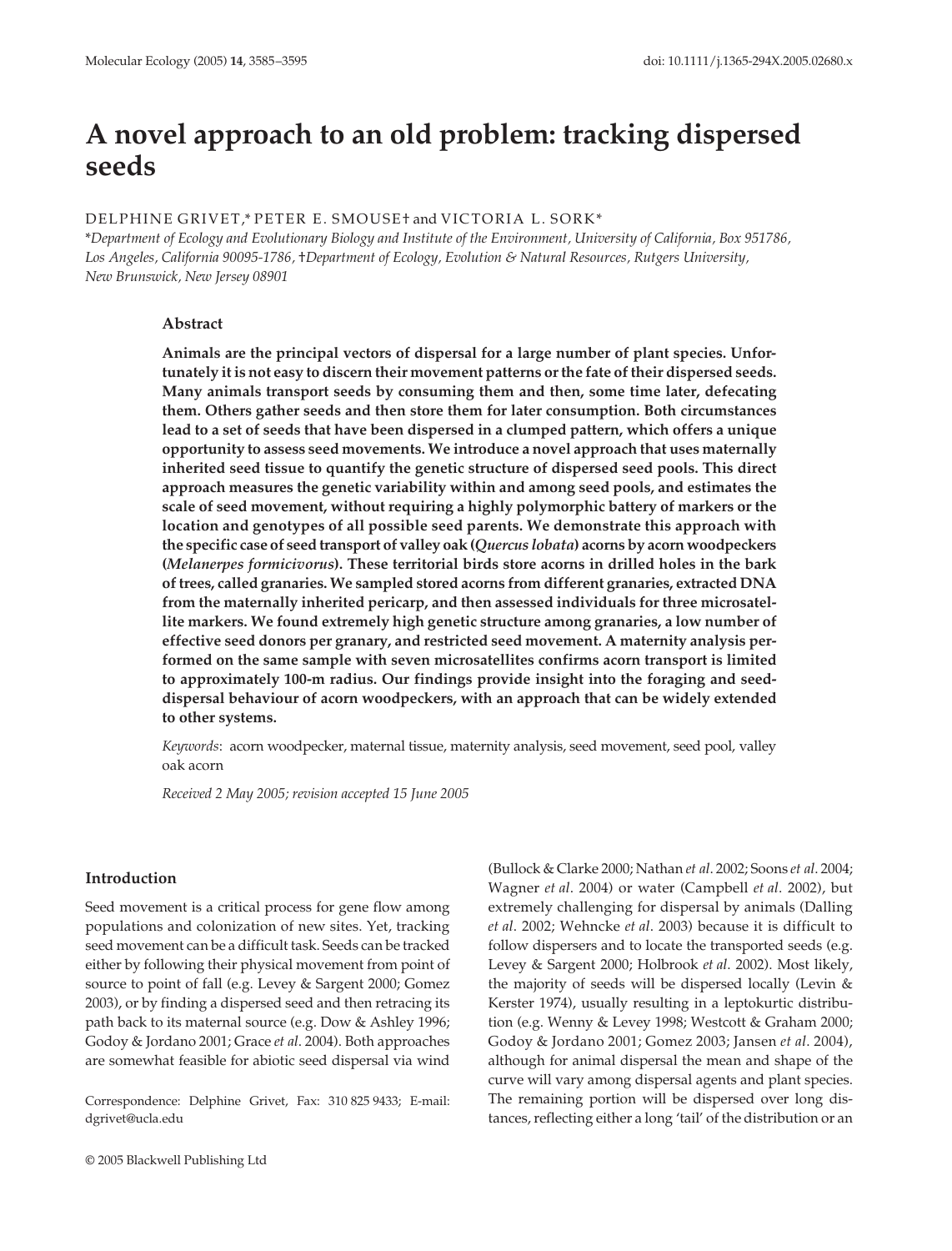episodic event. Because of the genetic and demographic importance of both local and distant dispersal in animaldispersed plants, it is critical to find ways to describe this process.

Molecular markers offer a useful tool for studying seed movement (Ouborg *et al*. 1999; Sork *et al*. 1999; Cain *et al*. 2000). One approach, called maternity analysis, uses the seedling to infer the parents through a maximum-likelihood approach (for a review on parentage analysis methods, see Jones & Ardren 2003). The caveat of this approach is that we have access to the parent pair, but we cannot distinguish the mother from the father. An exciting breakthrough for the study of dispersal in angiosperms is the use of genotypes derived from maternally inherited seed tissue in the seed coat (Godoy & Jordano 2001). These seed coat genotypes can be maternity analysed to identify the maternal parent of the dispersed seed. Such an approach is most effective for studies with high-resolution genetic markers, large sample sizes of progeny, genotypes of all potential seed parents, and spatial locations of those potential parents. When DNA quality is poor, often the case from the seed coat, or, when genotypes for multiple loci are not available, it is difficult to conduct maternity analysis. Additionally, when potential mothers are too widely distributed to locate, maternity analysis is also not practical, despite good genetic resolution. Nonetheless, molecular markers can provide valuable information about the genetic consequences of seed dispersal, even when a maternity analysis is not feasible.

Here we introduce a seed pool structure approach that allows us to study seed movement by examining the genetic consequences of dispersal. Our approach is an extension of a pollen pool approach that estimates the effective number of pollen donors, measured as a *Probability of Paternal Identity* (PPI) (Smouse & Robledo-Arnuncio 2005). Using exactly analogous logic, our approach will measure the *Probability of Maternal Identity* (PMI), which gauges the degree of seed pool structure and estimates the effective number of contributing mothers per seed pool. This method requires sampling sets of seeds, either from naturally occurring seed pools, such as seed storage sites or nesting sites, or from artificially placed sampling sites, such as seed traps. Within the seed pool or stratum level the PMI measures maternal diversity, while at the among stratum level it estimates the seed pool overlap between pairs of strata, yielding an estimate of maternal sharing. An analysis of the spatial extent of seed pool overlap will reveal the scale of seed dispersal. The novelty of this approach is that it only requires the maternal designation of seeds from patches, but not the location of those maternal sources.

To illustrate this new approach, we present a study of acorn woodpeckers (*Melanerpes formicivorus*), territorial birds that store acorns in drilled holes in the trunks of seed

storage trees, called 'granaries'. The granaries constitute identifiable seed pools, and offer a unique opportunity to ask whether woodpeckers are moving acorns over long or short distances. On one hand, these birds can fly over 10 km per day (Koenig *et al*. 1996b) and if acorns are frequently carried over such distances, then the seed pools of the granaries should be nondifferentiated. On the other hand, if the birds collect acorns primarily within their own territories (the size of which ranges from 2 to 6 ha in California, MacRoberts & MacRoberts 1976; Swearingen 1977), then dispersal should be quite localized, and the granary seed pools should be highly differentiated, with a small effective number of seed donors per granary.

The goals of this study were to introduce a new approach to the analysis of seed movement and to apply this method to the study of a bird species capable of long-distance dispersal. Using maternally inherited tissue (the pericarp) from granary-collected acorns, we address four questions: (i) Are the granary seed pools genetically differentiated? (ii) What is the effective number of seed sources per granary (*N<sub>em</sub>*)? (iii) What is the spatial scale of seed movement? (iv) Based on the genetic findings, what can we infer about foraging and seed-dispersal behaviour of birds?

# **Materials and methods**

#### *Study site*

Our study site is located at Sedgwick Reserve in the Santa Ynez Valley of Santa Barbara County (California, USA, 34°42′N, 120°02′W) and encompasses about 180 ha (900  $\times$ 2000 m). Three oak species coexist in the oak–savannah landscape of the Reserve: valley oak (*Quercus lobata*), blue oak (*Quercus douglasii*), and coast live oak (*Quercus agrifolia*). For more details about the study site, see Sork *et al*. (2002a, b). For details about acorn production since 1994, see Koenig *et al*. (1994, 1996a).

#### *Study species*

The species chosen for this study is California valley oak (*Quercus lobata* Née), which has suffered serious range reduction over the past 200 years (Swiecki & Bernhardt 1991), and which is also typified by a lack of recruitment within local populations (Muick & Bartolome 1988; Brown & Davis 1991). *Q*. *lobata* stem density is low, between 2 and 10 trees/ha. Like all oak species, valley oak produces monoecious flowers that are wind pollinated in the spring, with the acorns maturing in the fall. Acorns are dispersed by gravity, acorn woodpeckers, western scrub jays, and possibly small rodents.

Acorn woodpeckers are the focal dispersal agents in this study (Fig. 1). They are present throughout the year at our study site, living in family groups in permanent territories.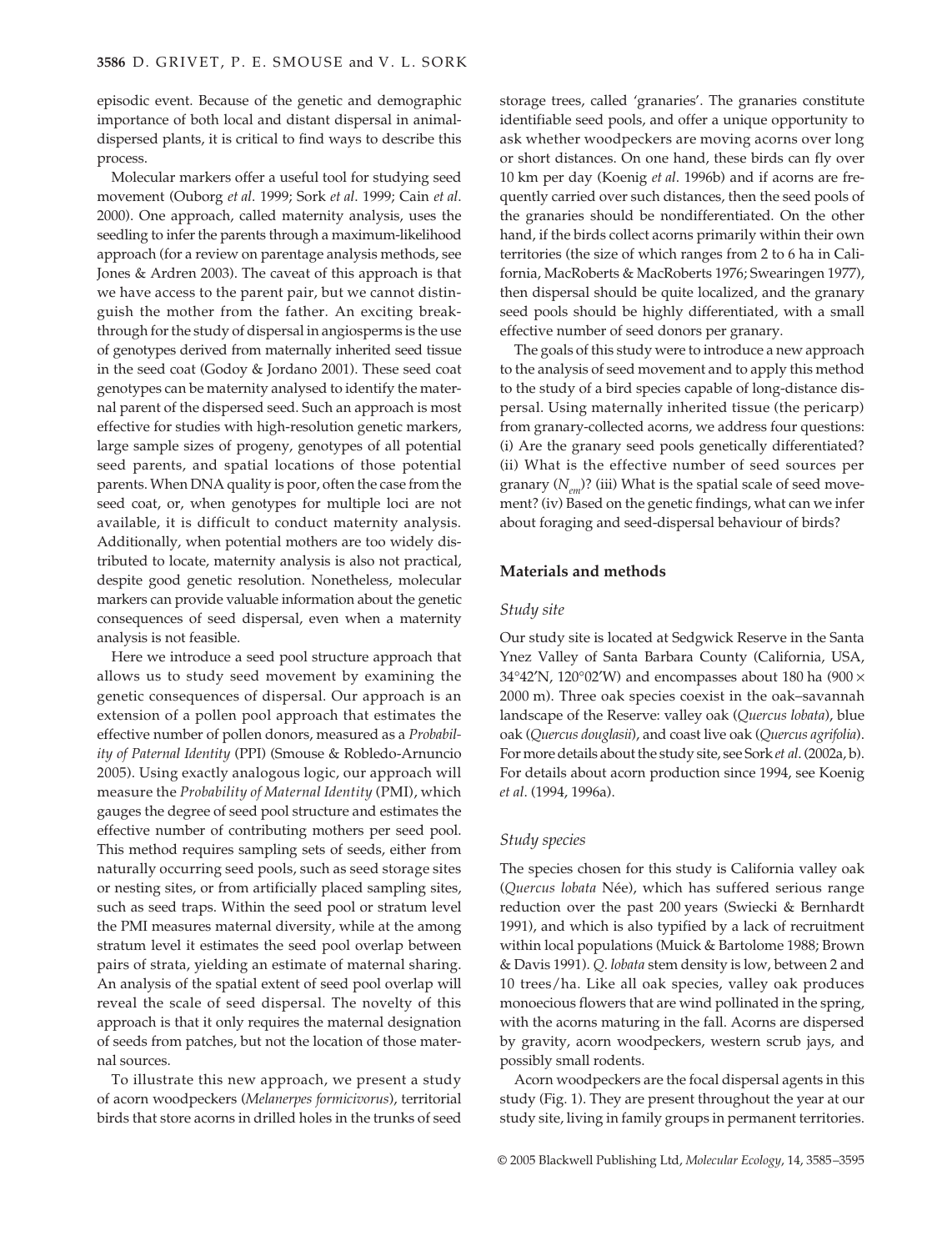

**Fig. 1** Montage of an acorn woodpecker (*Melanerpes formicivorus*) and a granary (*Quercus lobata*) (photos by A. R. Pluess and D. Grivet).

The diet of acorn woodpeckers includes a wide range of insects and fruits, but they are also dependent on acorns, which are critically important to almost all aspects of their behaviour and ecology (for a review, see Koenig & Benedict 2002). They harvest acorns directly from oaks in the fall*,* and store them, often by the thousands in granaries, most frequently in the tree trunks of *Q*. *lobata* at our study site. Acorns are usually stored individually in holes drilled by the birds expressly for this purpose. Holes are used year after year and additional ones accumulate over time.

# *Sampling*

In January 2003, we collected 215 acorns of *Q*. *lobata* (6–19 per granary) from 17 granaries, covering an area of 123.6 ha throughout the Figueroa valley of Sedgwick Reserve (Fig. 2A). In general, each of the granaries (or, in some cases, a pair of adjacent granaries) constitutes a storage repository for each acorn woodpecker territory, inhabited and defended by a single-family group (MacRoberts 1970). Acorns randomly collected within each granary were cleaned and stored at room temperature, pending DNA isolation from the pericarp, a somatic maternal tissue in *Quercus* (Ziegenhagen *et al*. 2003). For the maternity analysis, we expanded our previous adult sample size from 191 (Dutech *et al*. 2005) to 327 adult trees located in

Figueroa Creek valley. This sampling includes at least all the adults located within a 150-m radius of each granary. This sampling zone was chosen, because it is close to the acorn woodpeckers' average foraging range (W. Koenig, personal communication).

# *DNA isolation and amplification*

When we collected the acorns, the pericarps were mature (brown) and dry (woody). Due to the presence of tannins (polyphenolic compounds that can interfere with both the isolation and subsequent utilization of DNA), the DNA extracted was generally difficult to amplify, and/or fragmented, resulting in low copy numbers of the target DNA. About 50 mg of pericarp tissue were cut into small pieces in a microtube and soaked in the extraction buffer for at least 30 min before proceeding to the DNA extraction. We used the Mixer Mill MM301 (Retsch) with a tungsten ball to grind the pericarps in powder, and the DNeasy Plant Mini Kit (QIAGEN) to extract the DNA. Due to the poor quality of the extracted DNA, we only used three primers for the seed pool approach, each of them selected for its reliability and designed to amplify a particular hypervariable region in *Quercus* (SSR: single strand repeats or microsatellites) of the nuclear genome: MSQ4 (Dow *et al*. 1995), QpZAG1/5 (Steinkellner *et al*. 1997), and QrZAG20 (Kampfer *et al*. 1998). We also used partial information on four additional (less reliable) primers to extend the genetic coverage of our maternity analysis: QpZag9 and QpZag36 (Steinkellner *et al*. 1997), QrZag11 (Kampfer *et al*. 1998) and QM50 (Isagi & Suhandono 1997). We have optimized the polymerase chain reaction (PCR) conditions for pericarp DNA, which involved the following (touchdown) profile: 12 s at 95 °C, followed by 17 cycles of 30 s denaturing at 94 °C, 1 min annealing from 66 °C to 50 °C, and 45 s extension at 72 °C, followed by 19 cycles of 30 s denaturing at 89 °C, 1 min annealing at 50 °C, and 45 s extension at 72 °C, with a final extension step of 72 °C for 3 min. The reaction solution contained four dNTPs (each 0.4 mm), variable concentrations of MgCl<sub>2</sub> (6.5 mm for QpZAG1/5 and QpZAG20, 3.5 mm for MSQ4, 2.5 mm for QpZag9, QpZag36, QrZag11, QM50), 0.6 µm of each primer, 1× reaction buffer (Applied Biosystems), 0.75 mg/mL of bovine serum albumin, 25 ng DNA and 0.5 unit of *Taq* polymerase (Ampli*Taq* Gold, Applied Biosystems). For the maternity analysis, the leaves of the additional adult trees were extracted with the QIAGEN Kit and PCR conditions were performed as described in Pluess *et al*. (in prep.).

We amplified acorn and adult leaf tissue, as well as a negative DNA isolation control (tissue replaced by water) and a negative PCR control (PCR mixture without DNA), to check for contamination. Each amplification was performed twice to check for the reliability of the genotypes. When two runs were not congruent (35% of our acorn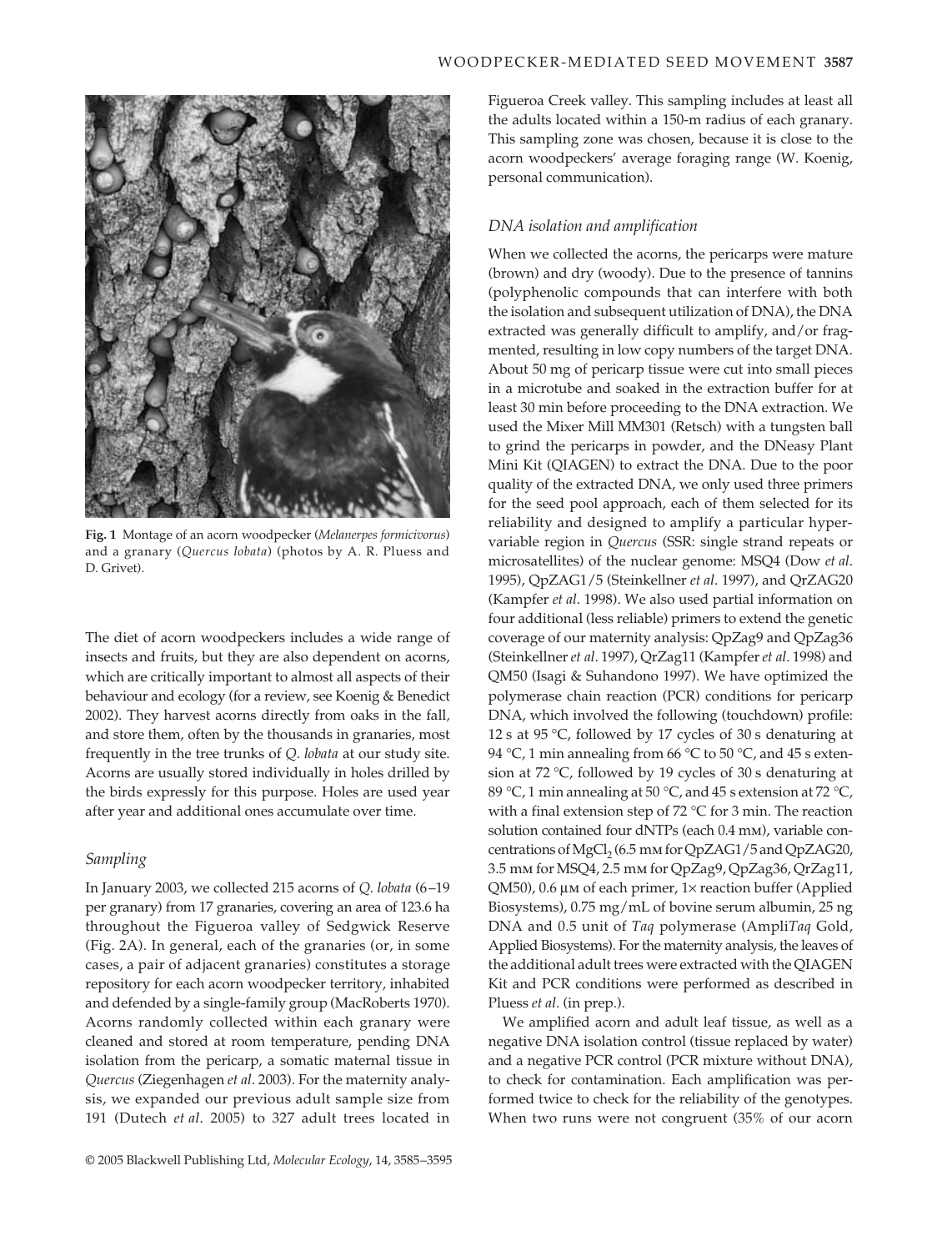

**Fig. 2** Location and genetic diversity of the granary stratum based on three microsatellite loci. (A) Map of locations of 17 granaries (A–Q) covering an area of 180 ha (including all trees located within 150 m from each granary) at Sedgwick Reserve, sampled during January 2003 (aerial photo by F.W. Davis). Other trees correspond to a mix of the three oak species (*Quercus lobata*, *Quercus douglasii*, and *Quercus agrifolia*). (B) Histogram of the acorn (maternal) genotypes found within and among granaries. The filled histograms correspond to duplicate genotypes, whereas the empty histograms correspond to unique genotypes. The bracketed granaries correspond to pairs of granaries located within 30 m.

duplicates), it was because only one allele amplified in one trial and heterozygote amplified in the other. In those cases, we chose the heterozygote genotype to avoid carrying partial null alleles. We analysed an aliquot of each PCR product with an ABI 3700 automatic sequencer, and genotyped them based on the statistical packages of the UCLA Sequencing and Genotyping Core Facility (for details see, http://www.genetics.ucla.edu/sequening/index.php).

#### (eqn 1a) (eqn 1b)  $q_{gg} = \sum_{k=1}^{K} \left( \frac{x_{g}}{n} \right)$  $\sum_{k=1}^{K} x_{gk}$ *g*  $=\sum_{k=1}^{K}\left(\frac{x_{gk}}{g}\right)^2$ , l I ľ  $\overline{1}$  $\sum_{k=1}^{\infty} \left( \frac{n_{gk}}{n_g} \right)$  $r_{gg} = \sum_{k=1}^{K} \frac{x_{gk}(x)}{n_g(n)}$  $\sum_{k=1}^{K} x_{gk} (x_{gk})$  $= \sum_{k=1}^{K} \frac{x_{gk}(x_{gk} - 1)}{n_g(n_g - 1)}$ 1

2

 $g^{v}$ <sup>g</sup>

1

### *Probability of maternal identity*

Smouse & Robledo-Arnuncio (2005, henceforth SR-A) have deployed a method of gauging the genetic structure of the pollen pool (within and among mothers) as the *Probability of Paternal Identity* (PPI). Having used paternity analysis to determine the genotypes of the fathers, they used a direct counting approach to estimate the probability that a random pair of progeny, drawn from the *g*th mother, have the same father. We adapt the same statistical machinery here to estimate the *Probability of Maternal Identity* (PMI), formally, the probability of identical seed donors (henceforth, mothers), drawn from two random seeds from the same granary. Consider a total set of *K* mothers recovered from the entire set of *N* seeds, drawn from *G* separate granaries. Let the sample size from the *g*th granary be  $n_{o}$ , and let the number of seeds provided by the *k*th mother for the *g*th granary be  $x_{gk}$ , with  $\Sigma_k x_{gk} = n_g$ . Following SR-A, there are two slightly different estimators of PMI for the *g*th granary ( $q_{\varphi\varphi}$ ,  $r_{\varphi\varphi}$ ), defined as follows:

SR-A show that  $q_{gg'}$  the more traditional measure, has the smaller variance, but is biased. That bias is substantial for small  $n<sub>o</sub>$  and small parametric values of PMI. On the other hand,  $r_{gg}$  has no bias and is an accurate estimate of PMI, but it has larger variance than  $q_{gg}$ . We are trading precision (variance) off against accuracy (bias) when choosing between them. SR-A recommend the mean squared error,  $MSE = \text{variance} + (\text{bias})^2$  as a criterion of choice. Careful evaluation reveals that  $\text{MSE}(q_{gg}) < \text{MSE}(r_{gg})$  when  $\text{PMI} >$ 0.40 and  $MSE(q_{gg})$  >  $MSE(r_{gg})$  when PMI < 0.40, so we should use *rgg* with PMI < 0.40 and *qgg* with PMI > 0.40. For large sample sizes, there is very little difference in MSE between the two estimates, but sample sizes for individual granaries will typically be (and are certainly here) small, so the difference matters. We do not know PMI in advance, and will find it useful to carry both measures as we proceed.

For the small sample sizes we have for individual granaries in this study, the MSEs are large, and the corresponding PMI are neither accurate nor precise. Estimating the average PMI over granaries ( $\bar{q}_0$ ,  $\bar{r}_0$ ) makes more sense as this estimate presents a smaller MSE by virtue of greater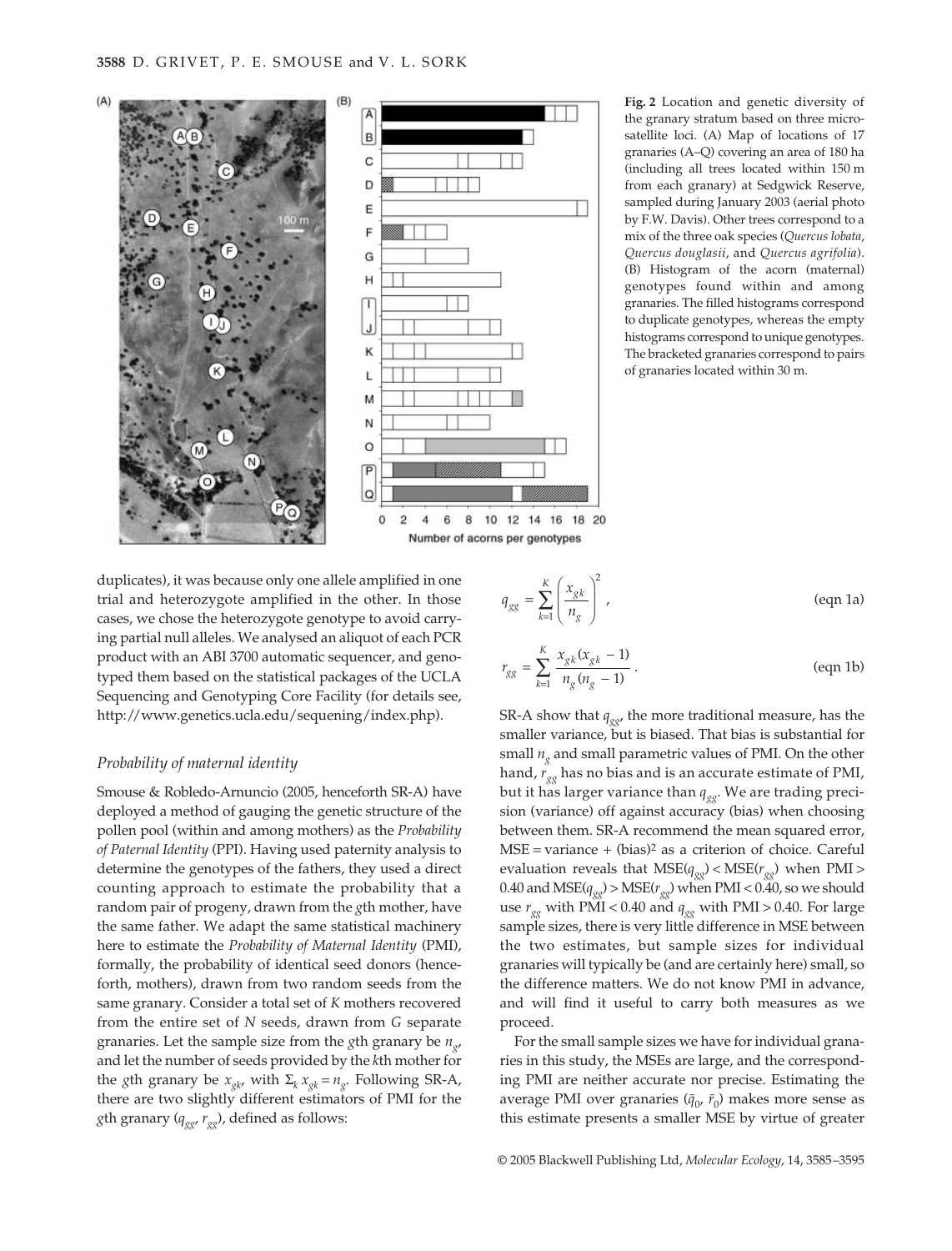replication for the total set of granaries. We can obtain a pair of sample-size-weighted per-granary average estimates as follows:

$$
\bar{q}_0 = \frac{\sum_{g=1}^{G} n_g^2 q_{gg}}{\sum_{g=1}^{G} n_g^2},
$$
\n(eqn 2a)

$$
\bar{r}_0 = \frac{\sum_{g=1}^{G} n_g (n_g - 1) r_{gg}}{\sum_{g=1}^{G} n_g (n_g - 1)}.
$$
 (eqn 2b)

The estimate  $\bar{q}_0$  is still biased, but both have smaller MSEs than the single-granary estimates.

The granaries are separated by 20–2000 m, and we expect more maternal overlap between neighbouring granaries than between those at opposite ends of the valley. To examine the pattern of intergranary maternal overlap, we estimate the PMI for two random seeds, one each from the *g*th and *h*th granaries, as a way of determining the extent to which acorn woodpeckers harvest seeds from the same maternal source, but for different granaries. It develops that the two measures are identical, so we have:

$$
q_{gh} = \sum_{k=1}^{K} \left( \frac{x_{gk}}{n_g} \right) \cdot \left( \frac{x_{hk}}{n_h} \right) = r_{gh},
$$
 (eqn 3a)

for any particular pair of granaries, and

$$
\bar{q}_{gh} = \frac{\sum_{g \neq h}^{G} n_g \cdot n_h \cdot q_{gh}}{\sum_{g \neq h}^{G} n_g \cdot n_h} = \bar{r}_{gh}
$$
 (eqn 3b)

for the average pair of granaries. The seed pool structure of the collection of granaries is defined in terms of the *q*- and *r*-coefficients, both those within single granaries and those between pairs of granaries.

### *Effective number of seed donors*

Following SR-A, we can derive the effective number of seed-(maternal)-donors from our estimate of PMI, either  $N_{em} = (1/q_{gg})$  or  $N_{em} = (1/r_{gg})$  for the *g*th granary, and either  $N_{em} = (1/\bar{q}_0)$  or  $N_{em} = (1/\bar{r}_0)$  for the average mother, depending on whether we ultimately use the *q*-measures or the *r*-measures.

#### *Maternity analysis*

To assess the utility of our three most reliable markers (MSQ4, QpZAG1/5 and QrZAG20) for maternal identification, we computed the multilocus probability of genetic identity  $(P_{ID})$  for the 327 mother trees sampled and genotyped. Paetkau *et al*. (1998) provide a theoretical expectation, based on multilocus Hardy–Weinberg mathematics, randomly spread across the landscape, and using their equation,

$$
P_{\text{ID}} = \frac{n^3 (2a_2^2 - a_4) - 2n^2 (a_3 + 2a_2) + n(9a_2 + 2) - 6}{(n - 1)(n - 2)(n - 3)},
$$
 (eqn 4)

where *n* is the sample size, with  $a_i = \sum p_i^i$  and  $P_j$  is the frequency of the *i*th allele, we found the overall  $P_{ID} = 0.00096$ . We have established elsewhere (Dutech *et al*. 2005) that there is subtle genetic structure among the adults at the Figueroa Creek site, with nearby pairs of individuals being slightly more similar genetically and more distant pairs being slightly less similar than average. The adult collection of genotypes is not (quite) randomly distributed across the landscape, and we judged it wise to accommodate that fact. In our collection of 327 mother trees, 271 display no missing data for three-locus genotypes; among them there are 243 unique genotypes (one realization each), 22 matched pairs, 5 matched trios and 1 matched quartet. This total collection lead to a  $P_{ID} = 0.001175$ , slightly above the theoretical value ( $P_{ID}$  = 0.00095 for 271 mother trees) due to the violated randomness assumption, but clearly  $P_{ID}$  is very small.

The addition of four less reliable loci would decrease this  $P_{ID}$  value even further, basically reducing each of the matched sets to a collection of unique seven-locus genotypes, but we only have partial information on these other loci. Thus, for our main study of seed pool structure, we have used our three best loci only. Even with the limited genetic resolution at our disposal, the seed pool structure results are compelling. In the Discussion we will return to the seven-locus genotypes that we do have, to determine whether we can improve our genetic inference just a bit on the locations of the adults contributing to the granaries. For both analyses, we compared seed coat with adult genotypes, using software developed by Brian Dolan (Biomathematics, UCLA; available upon request), matching seed coat and maternal genotypes, on the basis of whatever genetic information we could bring to bear in a particular case.

### **Results**

Using the software GENEPOP version 3.4 (Raymond  $\&$ Rousset 1995), we summarized the diversity of the three microsatellite loci, finding that MSQ4, QpZag1/5, and QrZag20 have 19, 8 and 9 alleles, respectively. The values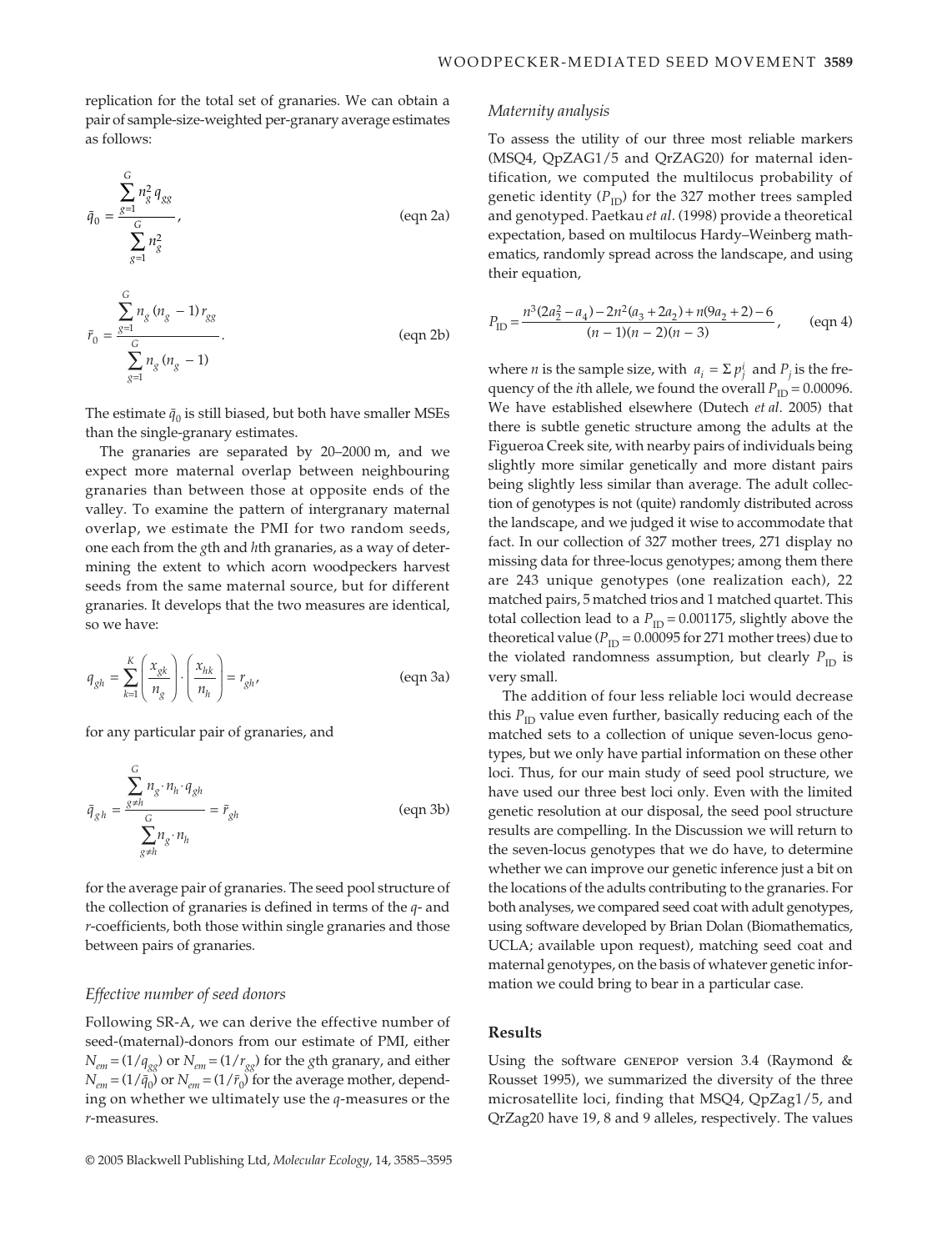of observed heterozygosity were 0.80, 0.51, and 0.41, respectively. We do not report the diversity of the four additional microsatellite loci, as they give partial genetic information (information on all these markers are available in Dutech *et al*. 2005; Pluess *et al*. in prep.). Using the three most reliable loci, with no missing data (MSQ4, QpZag1/ 5 and QrZag20), we detected 68 unique genotypes among the total sample of 215 acorns, with the numbers of different maternal genotypes per granary varying from two to eight (Fig. 2B). This number is a minimal estimate, because some of the replicated sets of matched three-locus maternal genotypes could almost surely be subdivided on the basis of additional loci, but these limitations of the genetic data do not detract from the interpretation of our results. We will show in the Discussion that additional genetic loci would help us refine our resolution even further, but that the essential answers are unequivocal with the limited information we already have.

# *Seed pool structure*

The estimated PMI values ( $q_{gg}$  and  $r_{gg}$ ) of random pairs of acorns, drawn from a single granary, vary among granaries (Table 1, Fig. 2B). Granaries vary both in the absolute numbers of different seed-donors (maternal richness) and in terms of the redundancy of their maternal contributions (maternal diversity). For example, granaries

**Table 1** Summary of probabilities of maternal identities (PMI) estimated with the biased *q*-estimator and the unbiased *r*estimator (see text for details). PMI are given for single granary  $(q_{gg}, r_{gg})$  and for the average within granary  $(\bar{q}_0, \bar{r}_0)$ . The root mean squared errors (rMSE) are provided for the averaged estimators

| q-estimator            |       | r-estimator  |       |
|------------------------|-------|--------------|-------|
| $q_{AA}$               | 0.704 | $r_{AA}$     | 0.686 |
| $q_{BB}$               | 0.867 | $r_{\rm BB}$ | 0.857 |
| $q_{\rm CC}$           | 0.361 | $r_{\rm CC}$ | 0.308 |
| $q_{DD}$               | 0.259 | $r_{DD}$     | 0.167 |
| $q_{EE}$               | 0.900 | $r_{\rm EE}$ | 0.895 |
| $q_{FF}$               | 0.278 | $r_{\rm FF}$ | 0.133 |
| $q_{GG}$               | 0.500 | $r_{\rm GG}$ | 0.429 |
| $q_{HH}$               | 0.686 | $r_{\rm HH}$ | 0.655 |
| $q_{\rm II}$           | 0.594 | $r_{\rm II}$ | 0.536 |
| $q_{\rm H}$            | 0.289 | $r_{\rm H}$  | 0.218 |
| $q_{KK}$               | 0.420 | $r_{\rm KK}$ | 0.372 |
| $q_{\rm LL}$           | 0.240 | $r_{\rm LL}$ | 0.164 |
| $q_{\text{MM}}$        | 0.172 | $r_{\rm MM}$ | 0.103 |
| $q_{NN}$               | 0.360 | $r_{\rm NN}$ | 0.289 |
| $q_{OO}$               | 0.453 | $r_{\rm OO}$ | 0.419 |
| $q_{PP}$               | 0.280 | $r_{\rm PP}$ | 0.229 |
| $q_{OO}$               | 0.440 | $r_{\rm QQ}$ | 0.409 |
| Average within granary |       |              |       |
| $q_{0}$                | 0.512 | $r_0$        | 0.474 |
| $rMSE(q_0)$            | 0.031 | $rMSE(r_0)$  | 0.037 |

B ( $q_{BB} = 0.867$ ,  $r_{BB} = 0.857$ ) and E ( $q_{EE} = 0.900$ ,  $r_{EE} = 0.895$ ) display the highest PMI estimates, and they also exhibit low absolute numbers of maternal genotypes (two each), the most frequent of which is represented by 93% and 95% of the seeds, respectively. Granary A displays a lower PMI value ( $q_{AA} = 0.704$ ,  $r_{AA} = 0.686$ ), with four different maternal genotypes, but with one of those maternal genotypes represented by 83% of the seeds. By contrast, granary M exhibits eight different maternal genotypes, with the lowest PMI ( $q_{\text{MM}} = 0.172$ ,  $r_{\text{MM}} = 0.103$ ). Some of the singlegranary estimates are greater than 0.40, and some are less, but on average,  $\bar{q}_0 = 0.512$  and  $\bar{r}_0 = 0.474$ . As expected from the formal theory (SR-A), var  $(\bar{q}_0) = 0.000726 < \text{var}(\bar{r}_0) =$ 0.001580, and in spite of some Bias ( $\bar{q}_0$ ) = 0.000242,  $\bar{q}_0$  is the better estimator [MSE  $(\bar{q}_0) = 0.000968 < \text{MSE} (\bar{r}_0) = 0.001580$ ]. In practice, however, the differences are small, and the patterns are the same with both measures (Table 1). The general pattern is for a small number of mothers contributing to any one granary, with one or two mothers providing most of the seeds. The data, analysed either with the *q*- or *r*-measure, suggests strongly that PMI ∼ 1/2 for the average granary, and we thus have the remarkable result that the *effective number of mothers* contributing to any one granary is on the order of  $N_{em}$  ~ 2.

# *Maternal overlap*

In general, each granary contained acorns from different trees. We found only four specific examples of shared maternal genotypes among  $G(G-1)/2 = 136$  pairs of granaries (Fig. 2B): granary pair A-B (*N* = 32), located 33 m apart, share one maternal genotype; granary pair P-Q (*N* = 34), located 23 m apart, share two maternal genotypes; granary pair M-O (*N* = 30), located 147 m apart, share one maternal genotype; and granary pair D-F (*N* = 15), located 356 m apart, share one maternal genotype. For these four examples, the rate of maternal overlap (i.e. the probability that two acorns, each drawn at random from a different granary, have the same mother) varies between granary pairs (Table 2); it is high for pair A-B ( $q_{AB} = 0.774 = r_{AB}$ ), moderate for pair P-Q

**Table 2** Probabilities of maternal identity across granaries  $(q_{ji}, r_{ji})$ and for the average granaries (ave.  $q_{ii'}$  ave.  $r_{ii'}$ ). For the computation of the average across the granaries, the pairs that did not share any genotypes were equaled to zero

| $q-r$ estimators                |       |  |  |
|---------------------------------|-------|--|--|
| $q_{AB} = r_{AB}$               | 0.774 |  |  |
| $q_{\rm MO} = r_{\rm MO}$       | 0.050 |  |  |
| $q_{\text{DF}} = r_{\text{DF}}$ | 0.037 |  |  |
| $q_{\rm PO} = r_{\rm PO}$       | 0.281 |  |  |
| ave. $q_{ii}$ = ave. $r_{ii}$   | 0.007 |  |  |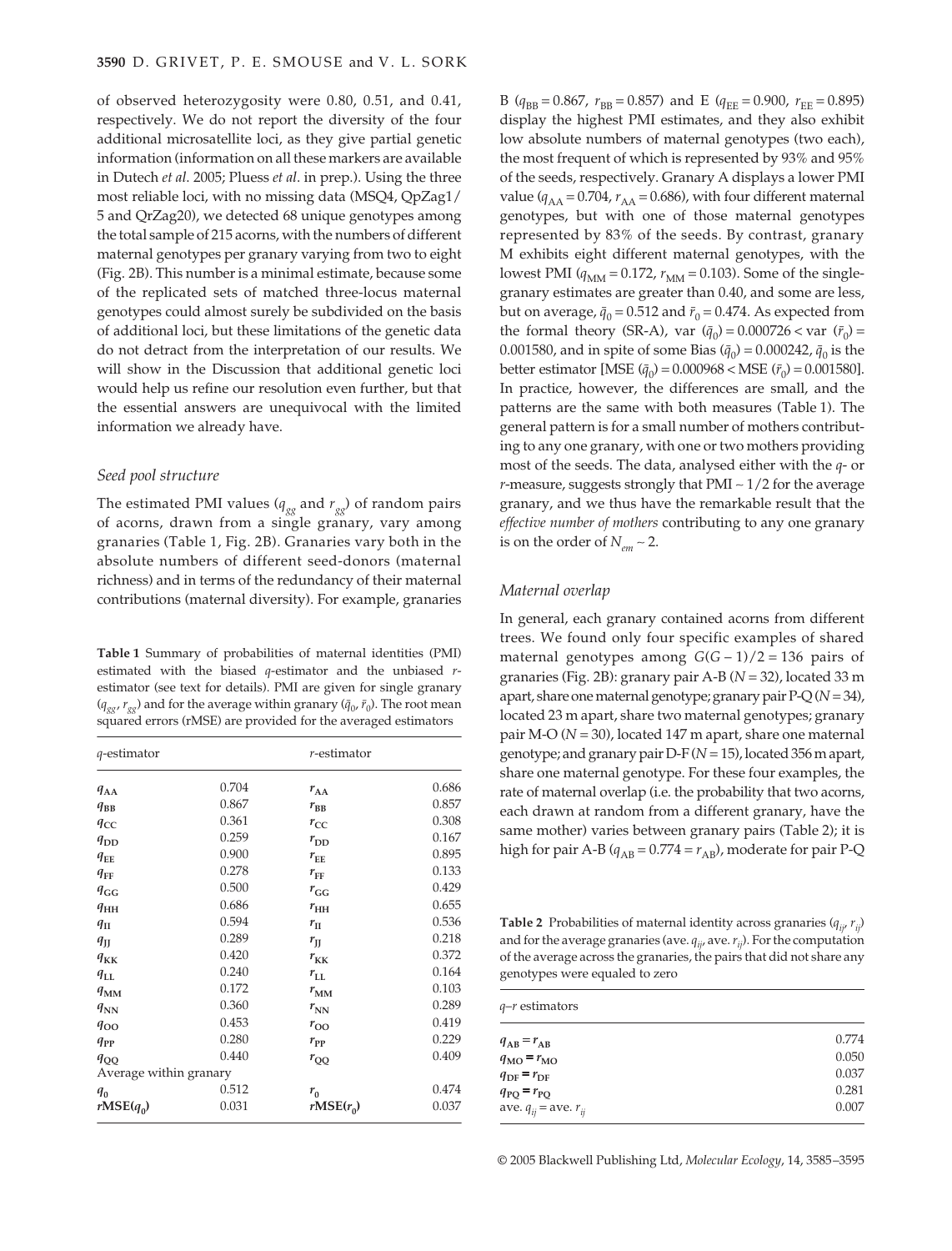$(q_{PQ} = 0.281 = r_{PQ})$ , and small for pairs D-F and M-O ( $q_{DF}$  =  $0.037 = r_{\text{DF}}$  and  $q_{\text{MO}} = 0.050 = r_{\text{MO}}$ . Averaged over all 136 pairs of granaries, including the 132 observable nonoverlaps, we estimate the average rate of cross-granary maternal matching to be  $\bar{q}_{gh} = 0.0067 = \bar{r}_{gh}$ . Even with the few exceptions noted, the data tell us that the seed pool for these granaries is highly structured (Table 1). An examination of the four exceptions noted above tells its own story, to which we will return below.

# **Discussion**

We found that the granary seed pools were highly differentiated during the year studied, which, if one assumes that seed dispersal is leptokurtic (Levin & Kerster 1974), suggests that seed transport by acorn woodpeckers is very restricted. Using a seed pool structure approach, we detected a substantial structure among granaries that were all located within a 2-km stretch of valley. The fact that we rarely observed the same maternal genotype in more than one granary is evidence of local seed movement. In fact, in the four cases detected among the 136 granary pairs, the maximum number of shared maternal genotypes was two. An alternative explanation that woodpeckers moved acorns far, but from few trees, is consistent with the observed seed pool structure but incongruent with acorn woodpecker behaviour (cf. discussion below) and not supported by additional analyses, which we present below.

One goal of this study was to assess the effective number of seed sources per granary as this information tells us the genetic consequences of seed dispersal. We found a limited number of unique maternal genotypes per granary: 4–5 genotypes on average, with the effective number of mothers *N<sub>em</sub>* ∼ 2 individuals. This limited number of effective seed sources may be caused by the foraging behaviour of acorn woodpeckers. Thus, to the extent that acorn woodpeckers disperse seeds incidentally as they move them from seed source to granary, the impact of these birds is not likely to increase the neighbourhood size of the tree populations.

In retrospect, such restricted acorn movement seems very consistent with optimal foraging theory, which predicts that animals should forage to maximize energy gain at the lowest energy cost (Schoener 1971). Hence, a woodpecker should collect acorns from the closest trees to its granary. It is also relevant that acorn woodpeckers live in permanent territories that include one focal granary (or a set of adjacent granaries) and the surrounding area (Koenig *et al*. 1995). Family groups defend their granaries against intruders. Smith & Reichman (1984) suggested that acorn woodpeckers protect their focal granaries as well as the nearby trees from which they collect acorns with the assistance of close genetic relatives, who also benefit from the availability of stored acorns. Thus, the consequence of the foraging and territorial behaviour is that the granaries within a single territory contain a low number of different maternal genotypes.

The virtual nonoverlap in acorn genotypes among granaries in different territories is consistent with woodpecker behavioural observations that report no territorial overlap between neighbouring family groups (MacRoberts & MacRoberts 1976; Mumme & De Queiroz 1985). Instead, territorial boundaries are well defended against intruders (MacRoberts & MacRoberts 1976), which decreases the rate of neighbouring kin groups foraging in each other's territory. Restricted acorn foraging is the generality, despite occasional observations of birds flying at least 300 m to find and collect acorns for storage, most often occurring in years when the acorn crop is patchy and acorns are not available on some territories (MacRoberts & MacRoberts 1976). Moreover, in spite of occasional observations that birds fly up to 1 km from their own territories during fall acorn-storing season (W.D. Koenig, personal observation) and can fly up to 10 km or more within a day (Koenig *et al*. 1996b), it is not apparent that these forays result in meaningful long-distance seed movement.

The third objective of our study was to assess the spatial scale of seed movement to see if acorn woodpeckers move acorns far away or only within their own territory. In theory, modelling the shared maternal genotypes  $(r_{ab})$  as a function of intergranary distances can give us a detailed picture of the spatial genetic structure of the acorns. If a sufficient number of granary pairs share some maternal genotypes, then it is possible to use the relationship between the proportion of maternal genotypes shared between granary pairs and the distance between these pairs to analyse how maternal genetic relatedness evolves with the intergranary distance. In practice for our study, only four pairs of granaries share maternal trees and do not allow us to assess the scale acorn movement. Nonetheless, the analysis of these four overlapping granary pairs gives us additional information on the bird behaviour. The geographically closest pairs (located at 23 and 33 m) show the most overlap  $(r_{\text{PO}} = 0.281$  and  $r_{\text{AB}} = 0.774$ , respectively), whereas the two more distant pairs (located 147 m and 356 m apart, respectively) show substantially less overlap  $(r_{\text{MO}} = 0.050$  and  $r_{\text{DF}} = 0.037$ ). Thus, we can say the scale of seed dispersal is very local, but these cases do not provide a useful demonstration on how the pairwise genetic distances allow us to infer the scale of seed movement.

The approach we introduce here should be useful not only because of what it tells us about seed movement, but also because of what it reveals about bird movement. In cases where the animals are hard to track or foraging is difficult to observe, one can use seed pool structure information to make inference about the animal. In our case, we learned that acorn woodpeckers collect acorns from few trees located within their territories, indicating that acorn woodpeckers did not forage broadly during this season.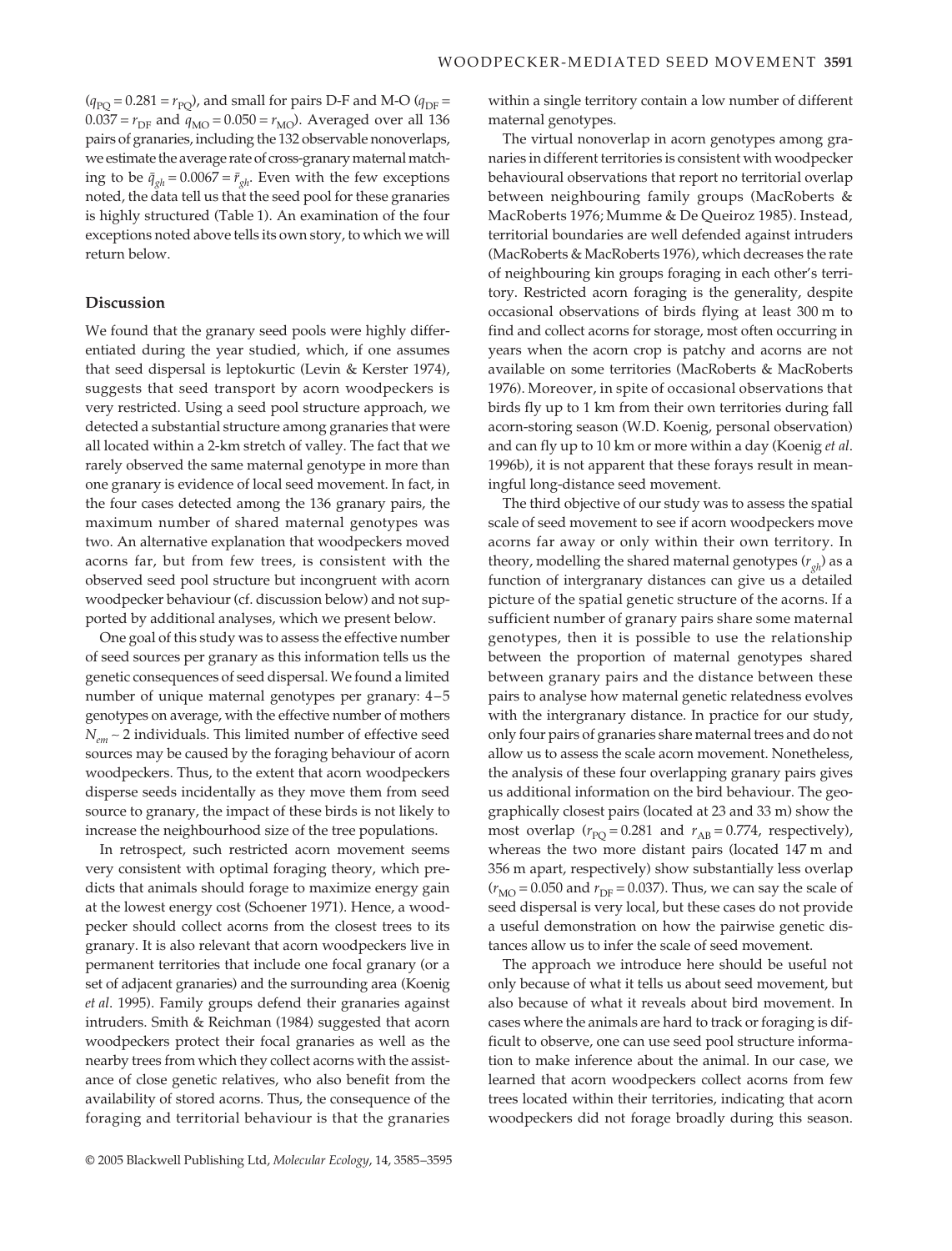

**Fig. 3** Identification of the maternal seed donors. The histograms represent the percentage of the maternal genotypes cumulated across the 17 granaries for 3 loci (A) vs. 7 loci (B) breaking down into three categories: (i) acorn matching with unique maternal tree located within 150 m from the granary (black symbol) and beyond 150 m from the granary (grey symbol), (ii) acorn matching with multiple maternal trees, and (iii) acorns that do not match with any of the 327 maternal trees.

**Fig. 4** Location of the maternal seed donors. Maps illustrate the cases of multiple matches using 3 loci (A) resolved when using 7 loci (B). The granaries are labelled as in Fig. 2. Circles with plain line correspond to adult trees located on our map; grey circles correspond to adult trees located outside our map (their position indicates the approximate direction of their location in the field). Connectors represent the seed movement from seed donors towards granaries (M, N, P, Q).

This approach could reveal the details of where and how frequently other animals forage in a given area.

# *What if the maternal seed sources can be localized?*

So far, this study has focused on the seed pool structure approach to the study of seed movement while no information on the localization of the maternal sources was integrated. To have a more accurate picture of the scale of seed movement and to 'ground truth' our results, we conducted a direct maternity approach, such as Godoy & Jordano (2001). When only using our three most robust loci, we could localize unique maternal trees for only 39%

of the acorns. The 61% remaining could not be identified because their maternal tree had not been genotyped for all seven loci or their maternal tree was outside the sampled area (51%) or because they matched with multiple trees (10%) (Fig. 3A). Expanding our genetic battery to seven loci allowed us to localize the maternal trees for a larger number of acorns (64%) and to reduce the nonmatching cases to 35% (Fig. 3B). It also allowed us to have a better sense of seed movement: with three loci, all the multiple matches from granaries M, N, P and Q show several long-distance seed movement events (Fig. 4A). When we improved the genetic resolution, the long-distance events occurred only twice (Fig. 4B). In both cases, acorn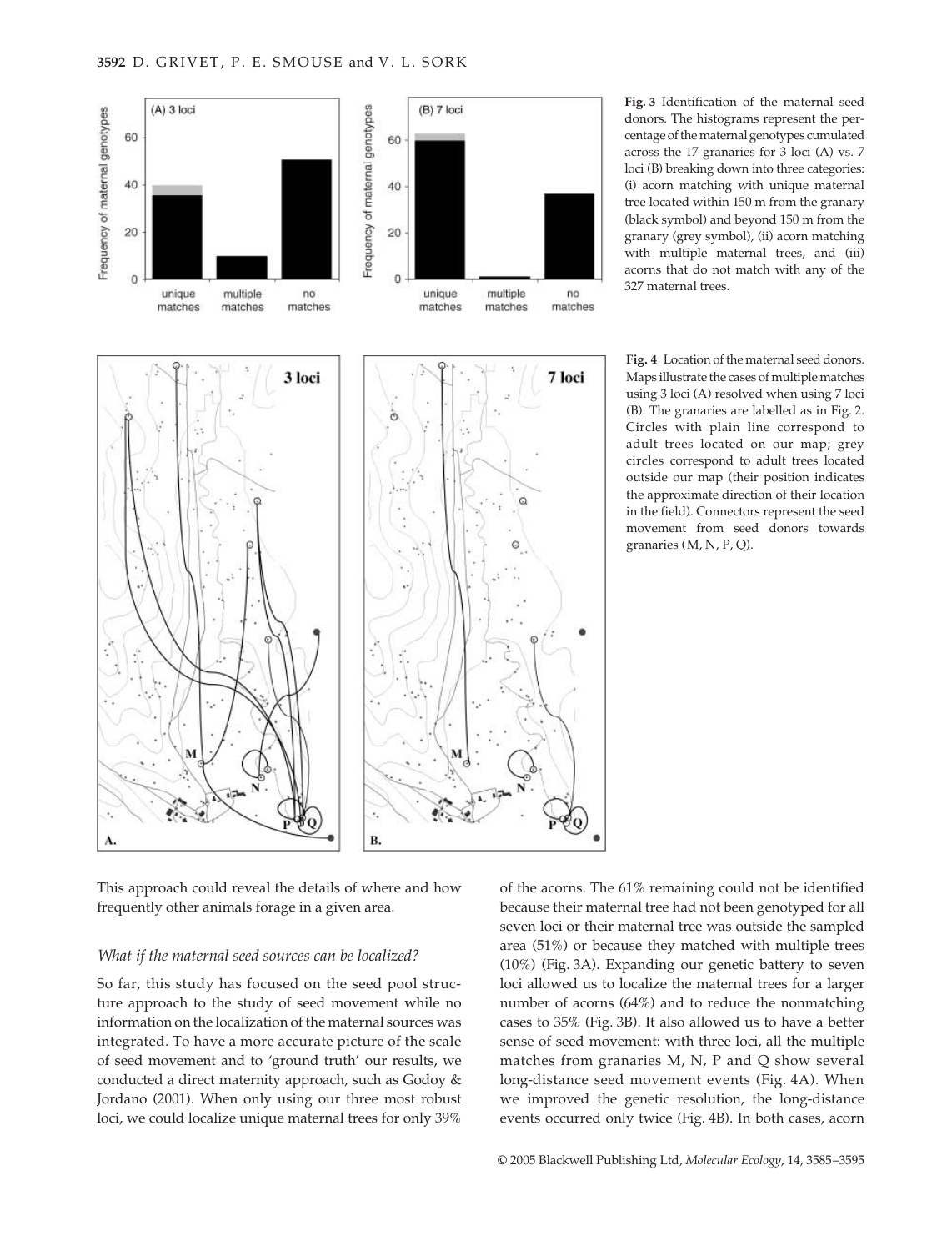

**Fig. 5** Frequency distribution of maternal tree dispersal distances cumulated across the 17 granaries. The results correspond to the unique maternal trees identified with 7 loci. The line represents the power function that best describes these points based on the equation of function given in figure; corresponding *R*<sup>2</sup> indicated on the figure.

woodpeckers flew to trees located across relatively lowdensity area, which may have minimized interactions with the birds from other territories.

Based on the additional loci, we can have access to the scale of woodpecker-mediated seed movement: from the source-obvious acorns, 97% have a maternal source within 150 m of the granary (Figs 3B and 5). This scale is compatible with the observed territory sizes of foraging acorn woodpeckers. Koenig (unpublished data) reports a mean distance between source and granary for Valley oak acorns of  $48 \pm 15$  m and  $105 \pm 11$  m, respectively, for two different acorn woodpecker family groups at the Hasting Reservation, 300 km north of our study area, during fall 2004. Amid these within-territory acorn movements, we found one case where an acorn from granary M was collected from an adjacent maternal source O that is also a granary. This example may illustrate a case where acorn woodpeckers collect acorns from another adjacent territory.

In addition to the scale of acorn movement, the shape of the dispersal curve informs us on the frequencies of short- and long-distance events. The dispersal pattern is leptokurtic (the distribution is peaked and has fat tail) and fits a fat-tailed power function, which means that the curve drops less quickly than one would expect for an exponential distribution (Fig. 5). If these acorns were to result in seedling establishment, we would see strong genetic autocorrelation. Thus, from a genetic perspective, seed movement is restricted and neighbourhood size due to this process would be small. We also point out that long-distance dispersal within the landscape sometimes occurs, and it could be important from a colonization viewpoint. We are cautious about over-interpreting our findings, because (i) we know little about the seed transport to seedling establishment transition for woodpecker-mediated dispersal and (ii) our sample sizes are limited. Nonetheless, this analysis illustrates what we learn when we can localize the mothers and it also illustrates that the findings from this more refined analysis are consistent with the more widely feasible seed pool structure approach.

# **Conclusion**

Our findings constitute a first step toward using seed pool maternal structure for the study of seed movements and storage patterns for the acorn woodpecker. Increasing our sample size (more acorns per granary) will allow us to investigate further this woodpecker-mediated seed movement. Our next step will be to study the impact of acorn crop size (both good and bad years) on woodpecker foraging behaviour. In bad years, birds may collect acorns from farther away, in an effort to gather enough acorns to stock their granaries, a pattern that would result in higher maternal variation within granaries and in spatially more extensive seed movement. Another area to explore will be to see how accurately the seed movement pattern reflects the disperser movement pattern. A set of coordinated foraging observations on the woodpeckers, coupled with larger samples of acorns from particular granaries, would improve our understanding of the relationship between seed dispersal and the behavioural ecology of dispersers.

The novelty of the seed pool approach is that it allows the analysis of contemporary seed flow without the level of genetic resolution required for categorical maternity analysis, and without the necessity of locating and genotyping all possible seed parents. This robust approach is particularly well suited for conducting comparative research at different temporal and spatial scales and in different ecological settings. We present this new approach for consideration by evolutionary and conservation biologists who work with species for which it is challenging to characterize the potential mothers at large distances (because of low density) or to find them all (because of high species diversity). Finally, this seed pool approach can be applied to many animal-dispersers of seeds deposited in patches (e.g. Chavezramirez & Slack 1994; Notman *et al*. 1996; Fragoso 1997; Frost & Rydin 2000; Wehncke *et al*. 2003; Borchert 2004; Russo & Augspurger 2004), as well as other vectors leading to a patchy distribution of seeds. The novelty and usefulness is that we can use information on plant genetics to inform our studies of animal behaviour.

#### **Acknowledgements**

The authors thank Walt Koenig for his valuable input on acorn woodpecker behaviour, as well as for helpful comments on this manuscript. We are also grateful to Marie-France Deguilloux for useful advice on rare DNA, Jeanette Papp (from the UCLA Sequencing and Genotyping Core Facility) for handling the genotypic data, Andrea Pluess for reviewing the accuracy of the adult genotypes, Brian Dolan for developing the software for the exact genotype matches, Kurt Merg for help with fieldwork, and Benjamin Wang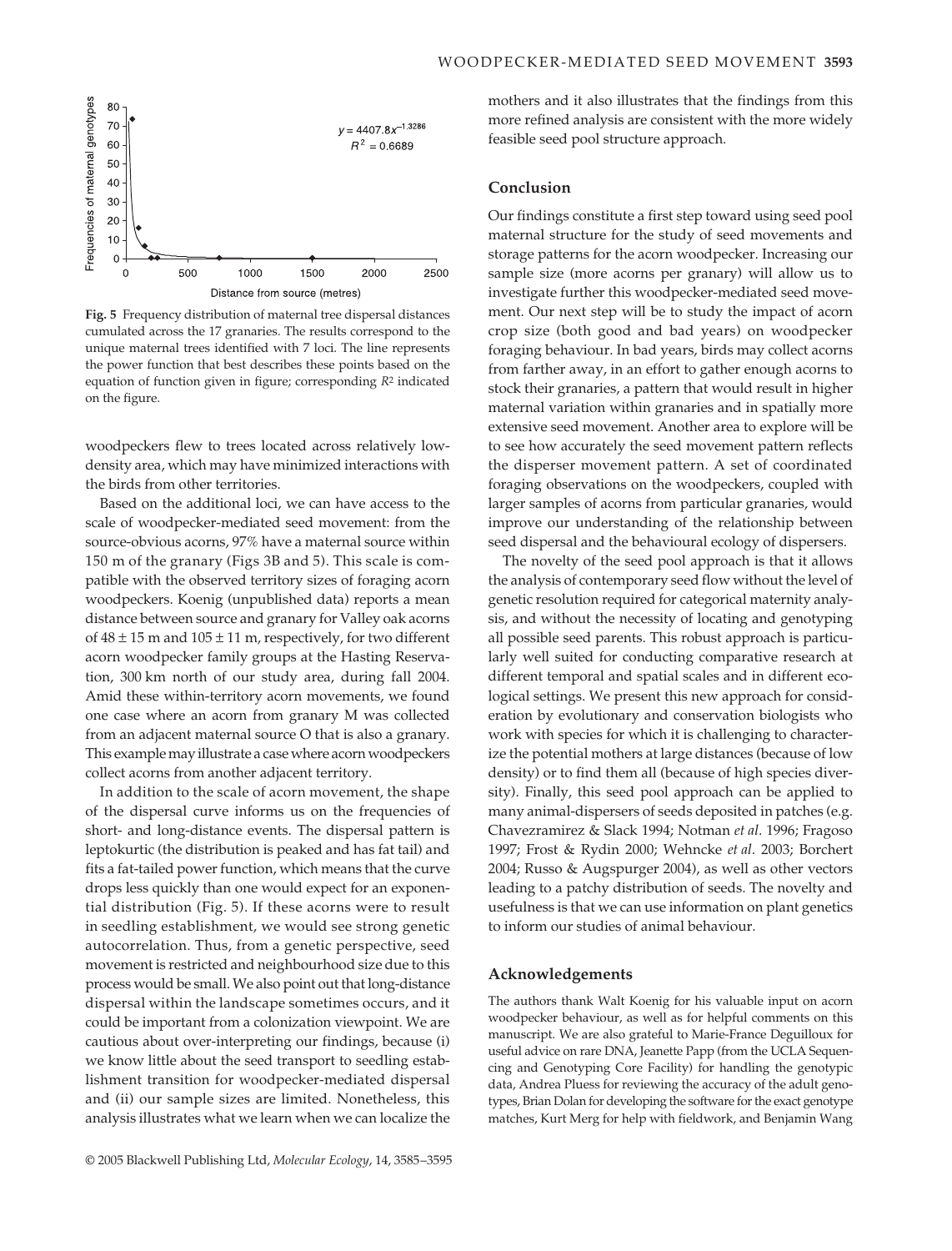for comments on the manuscript. V.L.S. and D.G. were supported by NSF-DEB-0089445 and UCLA. P.E.S. was supported by the US Department of Agriculture and the New Jersey Agricultural Experiment Station (USDA/NJAES-17111) and by the National Science Foundation (NSF-BSR-0089238).

# **References**

- Borchert M (2004) Vertebrate seed dispersal of *Marah macrocarpus* (Cucurbitaceae) after fire in the Western Transverse Ranges of California. *Ecoscience*, **11**, 463–471.
- Brown RW, Davis FW (1991) Historical mortality of valley oak in the Santa Ynez Valley, Santa Barbara County, CA. *Proceedings of the Symposium on Oak Woodlands and Hardwood Rangeland Management, October 21–November 2, 1990* (ed. Standiford R), pp. 202–207. USDA Forest Service General Technical Report PSW-126, Claremont, CA.
- Bullock JM, Clarke RT (2000) Long distance seed dispersal by wind: measuring and modelling the tail of the curve. *Oecologia*, **124**, 506–521.
- Cain ML, Milligan BG, Strand AE (2000) Long-distance seed dispersal in plant populations. *American Journal of Botany*, **87**, 1217– 1227.
- Campbell GS, Blackwell PG, Woodward FI (2002) Can landscapescale characteristics be used to predict plant invasions along rivers? *Journal of Biogeography*, **29**, 535–543.
- Chavezramirez F, Slack RD (1994) Effects of avian foraging and post-foraging behavior on seed dispersal patterns of Ashe juniper. *Oikos*, **71**, 40–46.
- Dalling JW, Muller-Landau HC, Wright SJ, Hubbell SP (2002) Role of dispersal in the recruitment limitation of Neotropical pioneer species. *Journal of Ecology*, **90**, 714–727.
- Dow BD, Ashley MV (1996) Microsatellite analysis of seed dispersal and parentage of saplings in bur oak, *Quercus macrocarpa*. *Molecular Ecology*, **5**, 615–627.
- Dow BD, Ashley MV, Howe HF (1995) Characterization of highly variable (GA/CT) (N) microsatellites in the bur oak, *Quercus macrocarpa*. *Theoretical and Applied Genetics*, **91**, 137–141.
- Dutech C, Sork VL, Irwin AJ, Smouse PE, Davis FW (2005) Gene flow and fine-scale genetic structure in a wind-pollinated tree species *Quercus lobata* (Fagaceaee). *American Journal of Botany*, **92**, 252–261.
- Fragoso JMV (1997) Tapir-generated seed shadows: scaledependent patchiness in the Amazon rain forest. *Journal of Ecology*, **85**, 519–529.
- Frost I, Rydin H (2000) Spatial pattern and size distribution of the animal-dispersed tree *Quercus robur* in two spruce-dominated forests. *Ecoscience*, **7**, 38–44.
- Godoy JA, Jordano P (2001) Seed dispersal by animals: exact identification of source trees with endocarp DNA microsatellites. *Molecular Ecology*, **10**, 2275–2283.
- Gomez JM (2003) Spatial patterns in long-distance dispersal of *Quercus ilex* acorns by jays in a heterogeneous landscape. *Ecography*, **26**, 573–584.
- Grace SL, Hamrick JL, Platt WJ (2004) Estimation of seed dispersal in an old-growth population of longleaf pine (*Pinus palustris*) using maternity exclusion analysis. *Castanea*, **69**, 207–215.
- Holbrook KM, Smith TB, Hardesty BD (2002) Implications of longdistance movements of frugivorous rain forest hornbills. *Ecography*, **25**, 745–749.

Isagi Y, Suhandono S (1997) PCR primers amplifying microsatel-

lite loci of *Quercus myrsinifolia* Blume and their conservation between oak species. *Molecular Ecology*, **6**, 897–899.

- Jansen PA, Bongers F, Hemerik L (2004) Seed mass and mast seedling enhance dispersal by a Neotropical scatter-hoarding rodent. *Ecological Monographs*, **74**, 569–589.
- Jones AG, Ardren WR (2003) Methods of parentage analysis in natural populations. *Molecular Ecology*, **12**, 2511–2523.
- Kampfer S, Lexer C, Glossl J, Steinkellner H (1998) Characterization of (GA) (n) microsatellite loci from *Quercus robur*. *Hereditas*, **129**, 183–186.
- Koenig WD, Benedict LS (2002) Size, insect parasitism, and energetic value of acorns stored by acorn woodpeckers. *Condor*, **104**, 539–547.
- Koenig WD, Mumme RL, Carmen WJ, Stanback MT (1994) Acorn production by oaks in central coastal California: variation within and among years. *Ecology*, **75**, 99–109.
- Koenig WD, Stacey P, Stanback MT, Mumme RL (1995) Acorn woodpeckers (*Melanerpes formicivorus*). In: *The Birds of North America* (eds Poole A, Gill F), No. 194. Academy of Natural Sciences, Philadelphia; American Ornithologists' Union, Washington, D.C.
- Koenig WD, Knops JMH, Carmen WJ, Stanback MT, Mumme RL (1996a) Acorn production by oaks in central coastal California: influence of weather at three levels. *Canadian Journal of Forest Research*, **26**, 1677–1683.
- Koenig WD, VanVuren D, Hooge PN (1996b) Detectability, philopatry, and the distribution of dispersal distances in vertebrates. *Trends in Ecology & Evolution*, **11**, 514–517.
- Levey DJ, Sargent S (2000) A simple method for tracking vertebratedispersed seeds. *Ecology*, **81**, 267–274.
- Levin DA, Kerster HW (1974) Gene flow in seed plants. *Evolutionary Biology*, **7**, 139–220.
- MacRoberts MH (1970) Notes on the food habitats and food defense of the acorn woodpecker. *Condor*, **72**, 196–204.
- MacRoberts MH, MacRoberts BR (1976) Social organization and behavior of the acorn woodpecker in central coastal California. *Ornithological Monographs*, **21**, 115.
- Muick PC, Bartolome JW (1988) Factors associated with oak regeneration in California. *Proceedings of the Symposium: Multiple-Use Management of California's Hardwood Resources*, 86–91.
- Mumme RL, De Queiroz A (1985) Individual contributions to cooperative behavior in the acorn woodpecker *Melanerpes formicivorus*: effects of reproductive status sex and group size. *Behaviour*, **93**, 290–313.
- Nathan R, Katul GG, Horn HS *et al.* (2002) Mechanisms of longdistance dispersal of seeds by wind. *Nature*, **418**, 409–413.
- Notman E, Gorchov DL, Cornejo F (1996) Effect of distance, aggregation, and habitat on levels of seed predation for two mammaldispersed Neotropical rain forest tree species. *Oecologia*, **106**, 221–227.
- Ouborg NJ, Piquot Y, Van Groenendael JM (1999) Population genetics, molecular markers and the study of dispersal in plants. *Journal of Ecology*, **87**, 551–568.
- Paetkau D, Waits LP, Clarkson PL *et al.* (1998) Variation in genetic diversity across the range of North American brown bears. *Conservation Biology*, **12**, 418–429.
- Raymond M, Rousset F (1995) genepop (version 1.2): population genetics software for exact tests and ecumenicism. *Journal of Heredity*, **86**, 248–249.
- Russo SE, Augspurger CK (2004) Aggregated seed dispersal by spider monkeys limits recruitment to clumped patterns in *Virola calophylla*. *Ecology Letters*, **7**, 1058–1067.

© 2005 Blackwell Publishing Ltd, *Molecular Ecology*, 14, 3585–3595